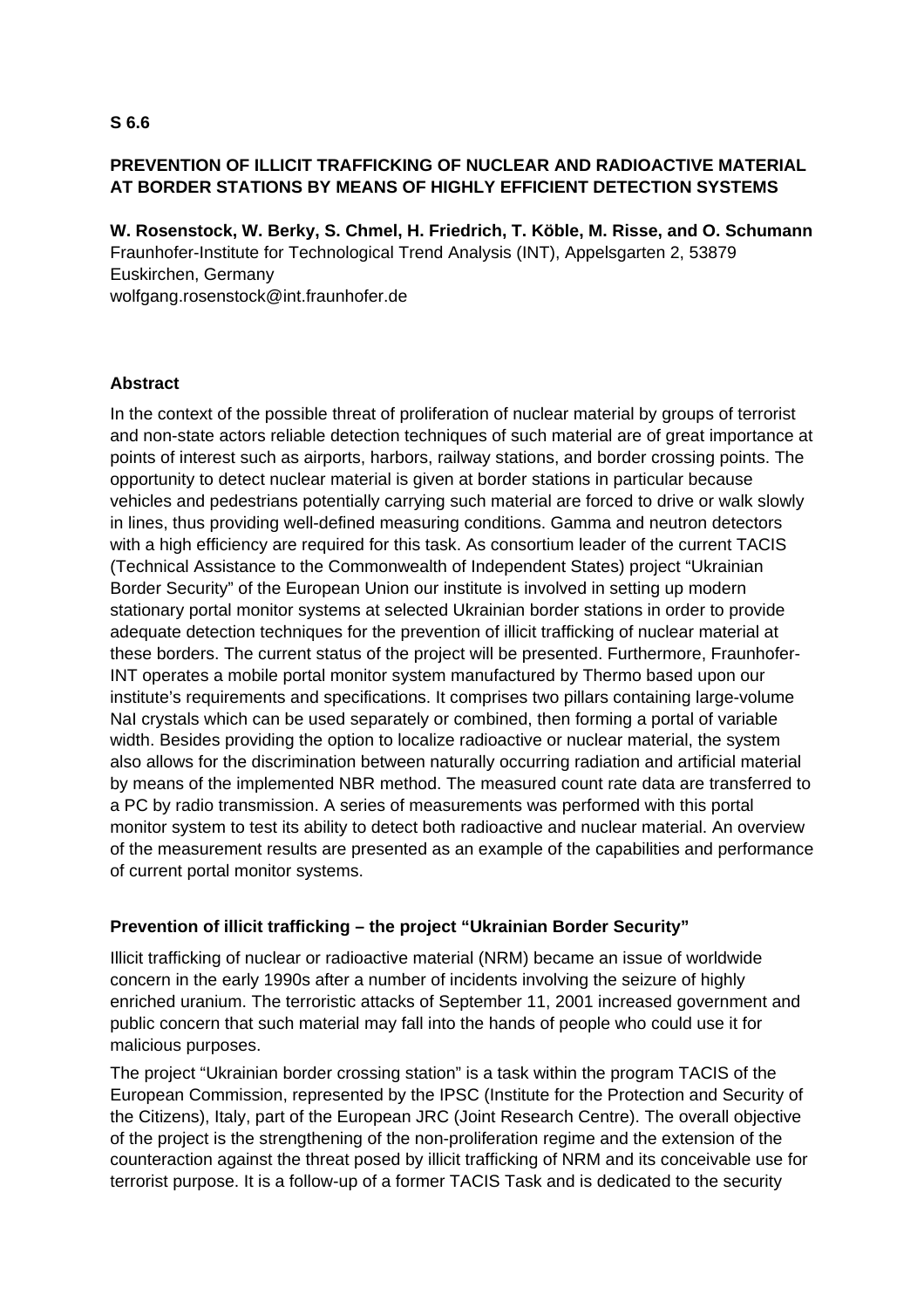situation at the borders of the Ukraine. Especially methodological and metrological support is to be provided to Ukrainian authorities, including appropriate training, to the activities of the relevant Ukrainian institutions aimed at the detection and identification of NRM at Ukrainian borders. The project is carried out by a consortium consisting of Fraunhofer-INT (Fraunhofer Institute for Technological Trend Analysis), Germany as consortium leader and BAM (Federal Institute for Materials Research and Testing), Germany and has a duration of 4 years (2009 to 2012).

Objective of the first phase of the project was to get an overview about current regulations and procedures at Ukrainian borders regarding the illicit trafficking and criminal use of NRM. By interviewing experts and literature research information was collected concerning the national situation and the procedures at the borders. Furthermore a fact finding trip to Ukraine was organized together with the Ukrainian State Border Guard Service: Three experts of the consortium visited preselected border crossing points. Border guards were interviewed to learn their needs and wishes regarding the planned technical measures and the existing procedures in combating illicit trafficking of NRM. In addition a meeting was organized with the members of the expert group for procedures of identification of seized NRM in the Institute for Nuclear Research in Kiev.

There are several reasons why illicit trafficking of NRM is probable in Ukraine: The process of political reorganization after breakdown of Soviet Union, the existence of a large amount of improperly secured nuclear material in Ukraine, the difficult economic situation and the geographical position between Asia and Europe (transit country). These national situations together with the fact of worldwide terroristic activities have caused international concern. An alarming number of cases of illicit trafficking of NRM have been observed, indeed, in the recent years in Ukraine. They include radioactive sources, which could be dispersed by a malicious act in one way or another (e.g. "dirty bomb"), and even nuclear material, which might be used to build a nuclear weapon. Therefore many national and international efforts have been made to cope with the situation. Multilateral and bilateral programs and projects have been established. Amongst others response plans were developed to define responsibilities and actions with respect to illicit trafficking of NRM, trainings were provided and border crossing stations were equipped with detection systems. The measures and provisions have to be continued and expanded.

In principle Ukrainian border crossing stations are very well suited for implementation of portal monitors because there are only a few, often only one, entry and exit line, where the vehicles have to stop until a checklist is handed out to the driver. This means that relatively few portal monitors are necessary to check all vehicles (or pedestrians) and low speed of the vehicles is given. In a suspicious case the border officers have time to react and check carefully the car or person at an isolated place. The backup by the Institute of Nuclear Research in Kiev seems good and the personal at the border crossing stations seems to be very motivated so that the installation of portal monitors is obviously welcomed and useful.

## **Portal Monitor Measurements**

The portal monitor system described below was designed by Thermo Scientific in cooperation with the Fraunhofer-INT based upon our institute's experience, requirements and specifications. The system comprises two pillars which are equipped with NaI plastic scintillator with a volume of 6 litres each. The pillars can be operated separately or together with internal power supply and feature modules for the radio transmission of the measured signals. The intensity values are indicated by LEDs as well as acoustically. The measured data are transferred via radio link to a PC where they are computed and finally displayed.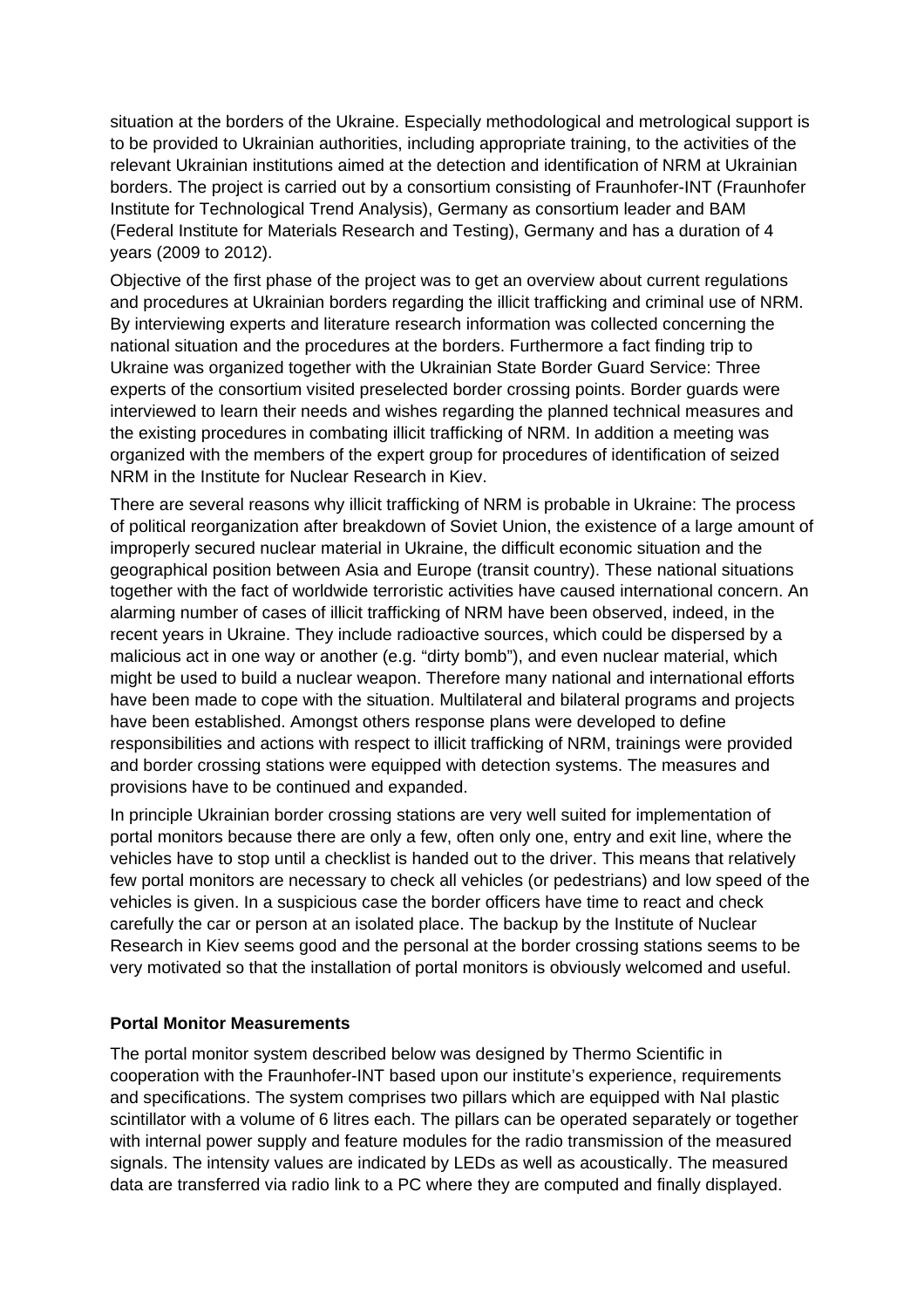The radio connection covers a maximum distance of 1 km without obstacles; otherwise the range is reduced accordingly.

We have performed experiments including a car driving through the portal monitor system or a pedestrian walking through it as well as measurements during which the sources were placed on a stand. Figure 1 illustrates the situation of a car passing between the pillars of the portal monitor system. The sources placed inside the car were located either in the passenger cabin (close to the window) or in the boot.



**Fig. 1.** Car with source inside driving through the portal monitor system.

Figure 2 shows an example of the feasibility of detecting radioactive or fissile material. It depicts the chronological sequence of the measured gamma dose rate for a case of two sources located both at the same time in the car within shielded boxes, a  $137Cs$  source with an activity of 265 MBq and a  $^{252}$ Cf neutron source with an activity of 3.5 MBq. The latter contained a high fraction of <sup>137</sup>Cs because of its age (as a product of the fission chain). The passage was performed across a central position between the pillars in one case and outside the portal on both sides in other cases (see the sketches in figure 2). The car was driven at walking speed in these cases, as it is typical for an entrance area. The increase of the dose rate during the passage of the car is obvious. The figure also indicates the car's position during passage.







**Fig. 3.** Experiment identical to the one shown in figure 2, except the car was driven at approximately 45 km/h.

Figure 3 illustrates the chronological sequence of the gamma dose rate for an experiment similar to the one shown in figure 2 except for the car's speed which was 45 km/h in this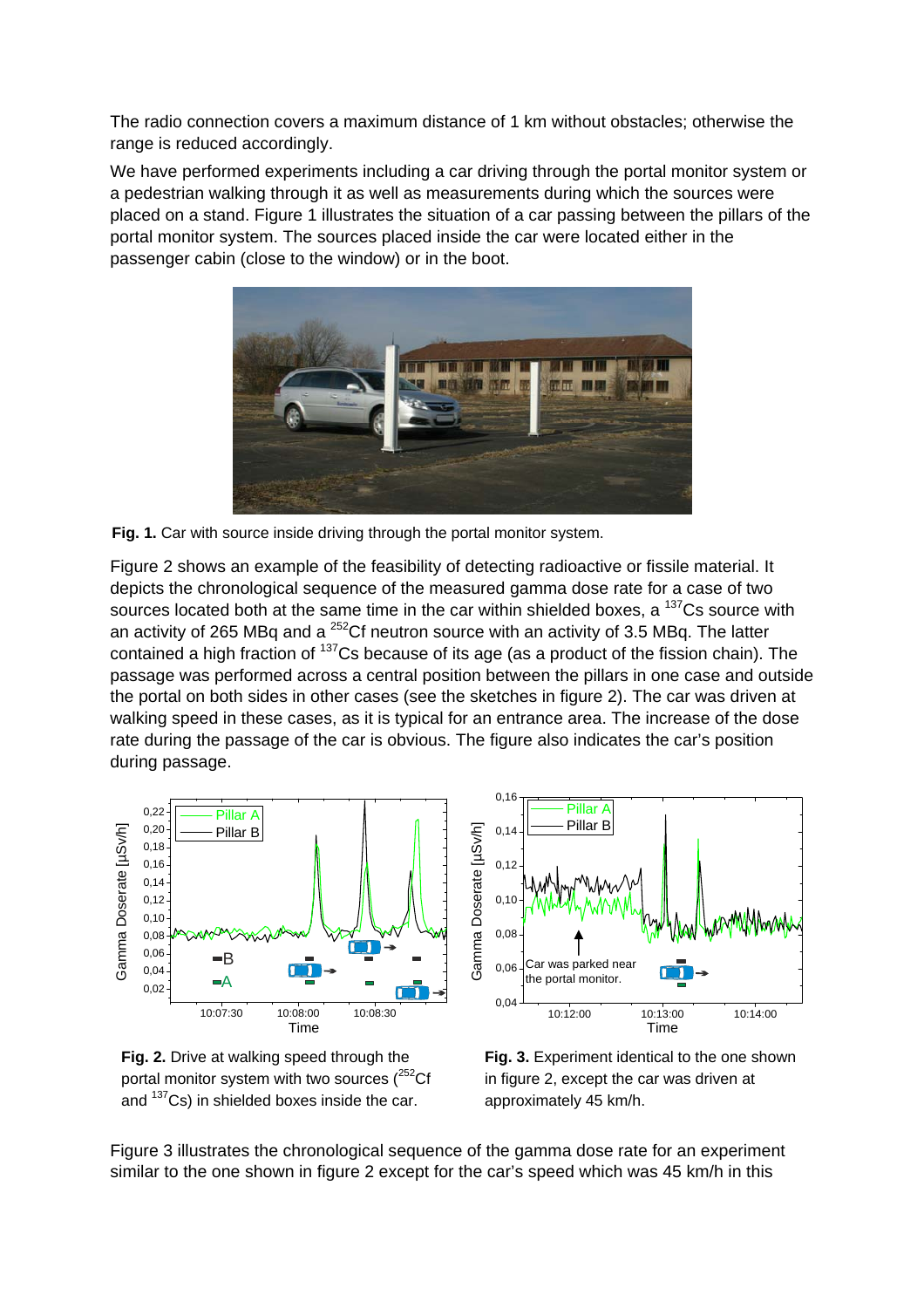case. The rise of the gamma dose rate can be seen very clearly. The higher radiation level prior to the rise because of the passage of the car was due to the car parked close to the portal monitor. The radioactive or nuclear material concealed in the car could be detected in both cases despite the presence of shielding material.

The Fraunhofer-INT also possesses small amounts of depleted and natural uranium which may serve to represent fissile material. A cube with 1.8 kg of depleted uranium was used for the measurements described below. The cube was located close to one side of the boot (see picture in figure 4). The car was repeatedly driven at approximately 10 km/h through the portal monitor. Figure 4 shows the results of theses measurements. The pillar which was closer to the source during passage (pillar B) than the other one detected the material quite clearly (at ca. 60 cm to the source) whereas the other pillar (pillar A) could not detect it at 2.4 m distance. At this distance, the gamma dose rate was within the range of the background rate.



**Fig. 4.** Two times drive through the portal monitor system at approximately 10 km/h with 1.8 kg of depleted uranium in the car's boot (see photo on the top left). The moment of source transition is marked by the vertical dotted lines.

Aside from the experiments involving the car we also performed measurements representing the control of pedestrians with the portal monitor system. Sources were placed on a stand at a height of ca. 90 cm which is at the centre of the pillars' plastic scintillators. The stand with the sources mounted on it was then placed between the pillars at various distances. This was done to represent a scenario including a potential terrorist carrying a nuclear source through the portal, disregarding shielding effects by clothing etc. These experiments were performed with 37.5 g of depleted uranium (small metal plates in a plastic box) and 50 g of natural uranium (inside a bottle). As results of these measurements we can state that the uranium sources could be detected up to a distance of 70 cm to the pillar.

Similar measurements were performed with a  $133$ Ba source (91 kBq) in the same way. The obtained results were similar to the measurements performed with the other mentioned sources. We also simulated a portal monitor situation with one of Fraunhofer-INT's neutron detectors, the slab counter, fabricated by Canberra. The neutrons emitted by the Cf and